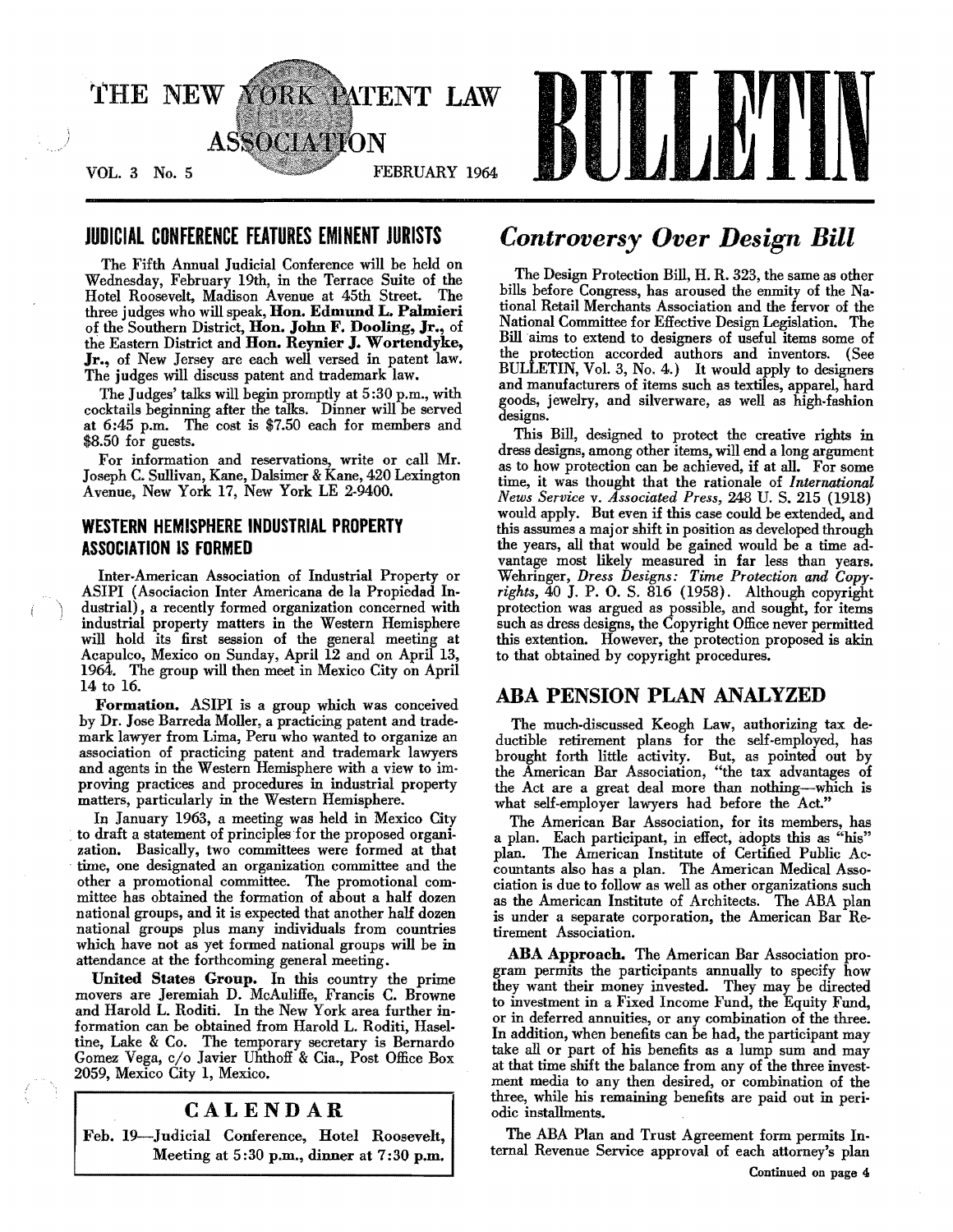# *COMPARISON OF PATENT OFFICE FEE BILLS*

The accompanying chart shows a comparison between present Patent Office fees and three other proposed bil... The Willis bill HR 8190 was passed by the House on January 22, 1964. Only the Willis Bill proposes maintenance fees, which amount in total to \$300. The first fee is \$50 payable at the end of five years, with \$100 and \$150 fees payable at the end of nine and thirteen years respectively.

|                                                       | Present                                                   | WILLIS<br>H.R. 8190           | <b>BELCHER</b><br>H.R. 8043                         | <b>LAIRD</b><br>H.R. 8420                      |
|-------------------------------------------------------|-----------------------------------------------------------|-------------------------------|-----------------------------------------------------|------------------------------------------------|
| FILING FEE                                            | \$30                                                      | \$50                          | \$60                                                | \$75                                           |
| <b>EXCESS CLAIMS</b>                                  | \$1 for each<br>claim in excess<br>of 20                  | \$10 indep. in<br>excess of 1 | \$5 in excess of 20                                 | \$5 for each indepent.<br>claim in excess of 5 |
|                                                       |                                                           | $$2$ excess of 10             |                                                     | \$2 per claim<br>in excess of 10               |
| PROVISION RE<br>FILING DATE                           |                                                           | No                            |                                                     |                                                |
| AND AMENDMENT                                         | No                                                        |                               | Not applicable                                      | Yes                                            |
| <b>ISSUE FEE</b>                                      | \$30                                                      | \$75                          | \$60                                                | \$100                                          |
| $\sim 10^{-6}$                                        |                                                           |                               | \$5 for each claim<br>in excess of 20               | \$5 for each indepent.<br>claim in excess of 5 |
|                                                       |                                                           |                               |                                                     | \$2 per claim<br>in excess of 10               |
| <b>PRINTING</b>                                       |                                                           | \$10 ea. pg.                  |                                                     |                                                |
| <b>DRAWING</b>                                        |                                                           | \$2 ea. sheet                 |                                                     |                                                |
| TIME FOR PAY-<br>ING FINAL FEE                        | 6 mos.                                                    | $3$ mos.                      | No change                                           | No change                                      |
| <b>DESIGN</b><br>FILING FEE                           | \$10                                                      | \$20                          | \$20                                                | \$40                                           |
| <b>ISSUE</b><br>31/2 YRS.<br>66<br>7<br>$_{cc}$<br>14 | no additional<br>66<br>\$5<br>66<br>\$20                  | \$10<br>20<br>30              | \$10<br>20<br>30                                    | \$10<br>15<br>25                               |
| <b>DISCLAIMERS</b>                                    | \$10                                                      | \$15                          | \$20                                                |                                                |
| <b>APPEAL</b><br>W/O HEAR'G<br>$W/O$ CONSID'N         | \$25                                                      | \$100<br>50<br>25             | \$50<br>25<br>25                                    | \$25<br>\$25 on Brief<br>\$75 with Hrg.        |
|                                                       |                                                           |                               |                                                     | Refund before<br>decision                      |
| <b>REVIVAL</b><br>ABANDON. APPLN.                     | \$10                                                      | \$15                          | \$20                                                |                                                |
| <b>DELAYED</b><br><b>ISSUE FEE</b>                    |                                                           | \$15                          | $$20(?)$ *                                          |                                                |
| <b>CORRECTION</b><br>SEC. 255<br>SEC. 256             | \$10                                                      | \$15.<br>15                   | \$20                                                | \$15<br>15                                     |
| <b>RECORDING</b>                                      | \$3<br>\$1 ea. add'l 2 pgs.<br>$0.50$ ea. add'l<br>patent | \$20                          | \$6<br>\$2 ea. add'l 2 pgs.<br>\$1 ea. add'l patent |                                                |
| FEES APPLY TO<br>GOV'T. AGENCIES                      | No                                                        | Yes                           | Yes                                                 | Yes                                            |
| <b>PROVISION RE</b><br>DEPENDENT<br>CLAIMS            | No                                                        | Yes<br>(Sec. 11)              | No                                                  | Yes<br>(Sec. 4)                                |
| MAINTENANCE<br>FEES                                   | No                                                        | Yes                           | No                                                  | No                                             |

\* This is apparently a mistake in drafting the Bill because the Bill contains no provision for delayed payment of the issue fee.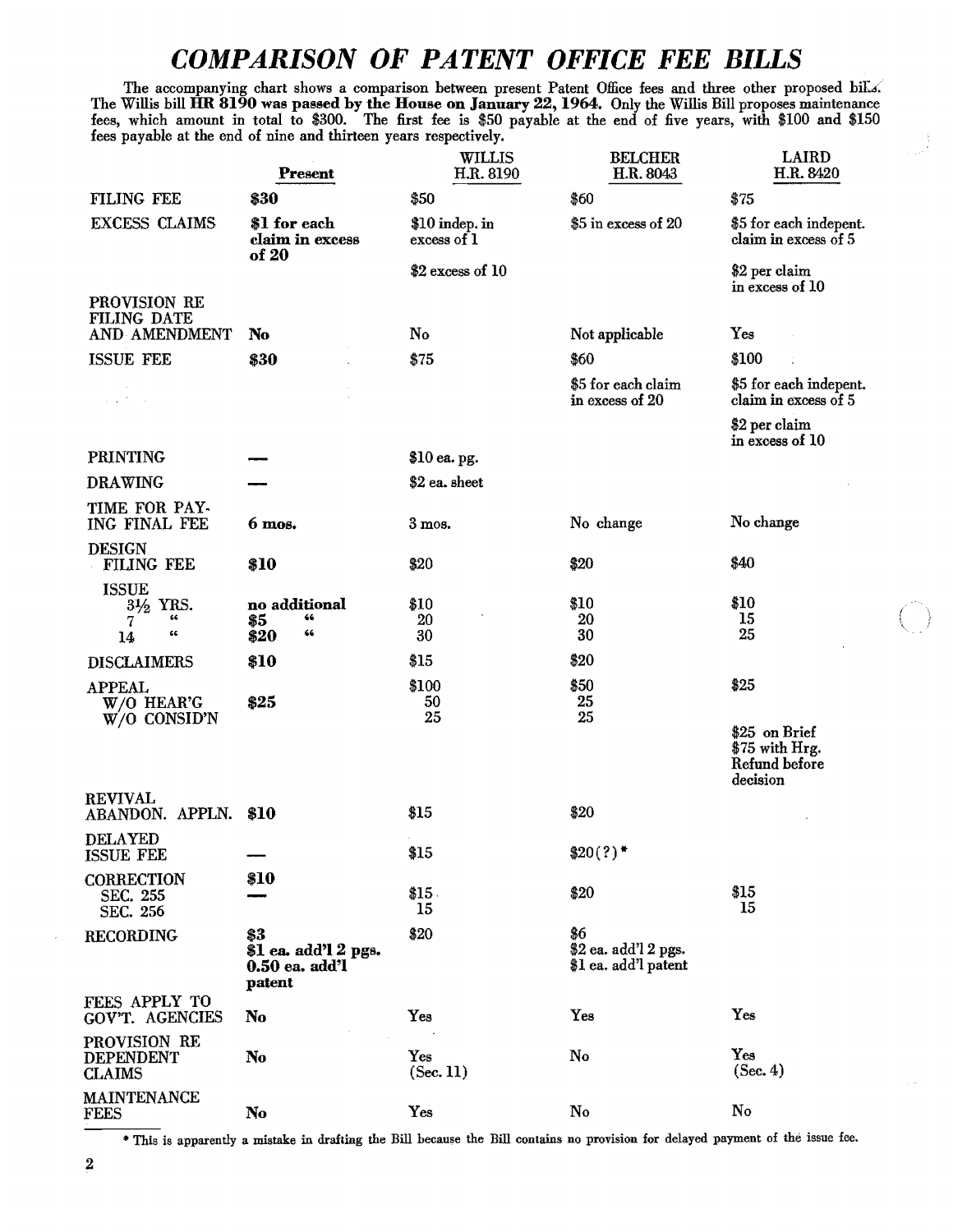# **MEET COMMISSIONER BRENNER**

'·'When news came from the White House on January 16th that President Johnson had nominated Edward J. Brenner to be the new Commissioner of Patents the comment on every hand, as one patent attorney met another, was "Who is this man?" Mr. Brenner has not been in the public eye before, either as a public office holder or as a leader in the Patent Bar, or even as a prominent trial lawyer. Nor has he spoken or written extensively on patent problems. Consequently, most members of his own profession have had no opportunity to get acquainted with him or to appraise his qualifications.

Interestingly enough, this is the second time in a row that a relatively unknown attorney has been named to the top post in the domestic patent field. Former Commissioner Ladd came to the Patent Office at a time when drastic measures were needed to cope with the serious problems facing the Office. He instituted his own reform program and pushed it vigorously during the two years he was in office. Brief though his term was, he left a marked imprint on the Office. This very fact creates unusual problems for the new Commissioner, since he moves in on a partially completed program.

Inquiry among the friends of the new appointee, who as of this writing must still be confirmed by Congress, indicates that he has a solid background in the patent field and that he should make a good Commissioner.

A Wisconsin Graduate. Edward J. Brenner is a product of the Midwest. He was born in Wisconsin Rapids, Wisconsin in 1923, and studied chemical engi. neering at the University of Wisconsin, receiving his B.S. degree in 1947 and an M.S. degree in 1948 from that University, where he was president of the graduating class of 1947. He also took his law work at the University of Wisconsin and graduated with an LLB degree in 1950.

Mr. Brenner's education was interrupted by World War II, during which he served for two years as an enlisted man in the U. S. Army. Because of his engineering background he was assigned to the Manhattan District atom bomb project at Oak Ridge, Tennessee and he was a member of the radiological safety team during the Bikini atom bomb tests which were held in the Pacific Ocean in the summer of 1946.

Patent Experience Received at Esso. From law school the nominee went directly to Esso's refinery at Baton Rouge, Louisiana where he served as a chemical engineer for three years before transferring to the Esso Research and Engineering Company at Elizabeth, New Jersey as a patent attorney.

Esso Research is widely known for its patent activity and the range of its patent interests. During the nearly ten years that Mr. Brenner has been directly involved in patent work with Esso Research he has had the opportunity to get broad training and experience in all the basic aspects of the patent law.

His work took him into the fields of radiation, lubri ,cants, polymers, and catalytic cracking. Later he served for three years as contract attorney dealing with the preparation and negotiation of contracts concerning patents and licenses. Most recently Mr. Brenner has had responsibility for the supervision of patent activities relating to petroleum processes, products, and engineering, as well as to the marine and pipeline aspects of the company's work.

During his career with Esso Research he also had a chance to gain experience in another related area, which could be helpful to anyone filling the Commissioner's shoes, when he was appointed to serve for a year as assistant director of the Technical Information Division of Esso Research. In traditional fashion the nominee worked up through the ranks into the administrative echelon where he is now one of the Patent Counsel for Esso Research.

His friends report that he has a very solid patent background. He is also rated by his associates as a strong administrator, and his superiors at Esso apparently thought highly of his potential as a leader since they sent him to a Management Training Course at Columbia Uni an assignment reserved in most companies for the young man with a future.

Interviewed hy Holloman, Hodges, and Johnson. Mr. Brenner's nomination as Patent Commissioner cannot be tagged as a political appointment since he has not been



active in politics. It is understood that his name was submitted directly to the special committee headed by Dr. Ralph Connor, Chairman of the Rohm & Haas Board of Directors, which had been appointed by the Department of Commerce to find a Commissioner. Interviews with J. Herbert Holloman, Assistant Secretary of Commerce for Science & Technology, with Luther Hodges, Secretary of Commerce, and finally with President Lyndon B. Johnson, Edward J. Brenner followed. His ability to sell

himself to his interviewers comes as no surprise to his friends who in addition to crediting him with "lots of ability", a broad background, and tremendous energy and enthusiasm, also characterize him as being a man who gets along well with everyone.

Mr. Brenner lives in Westfield, N. J., with his wife, Jane, and four children, Beverly, 11, Douglas, 8, Carolyn, 4, and Mary, 2.

Mr. Brenner is said to have been so engrossed in his work in recent years that there has been little free time to indulge in his favorite sport of tennis--he was on the University of Wisconsin tennis team-and there has been even less opportunity to get out on the golf course. Such free time as he can find he reserves for activities with his family. He and his wife do fit in a bridge game when they can by way of relaxation.

Mr. Brenner is a member of the Wisconsin Bar Association, the New Jersey Patent Law Association and the American Chemical Society.

What Kind of Commissioner? How will the Patent Office fare in his hands? It is, of couse, too early to even guess the impact that Mr. Brenner will have on the Office, particularly coming into it while it is in a state of "partial reformation." Time alone will tell, but the picture that shapes up right now is that of a young man who is a firm believer in the American patent system; who has given a lot of serious thought to the problems of the Patent Office; who is not afraid of new ideas; and who will not be satisfied' with past practices or things as they are if he believes that there is a reasonable chance that change will bring improvement.